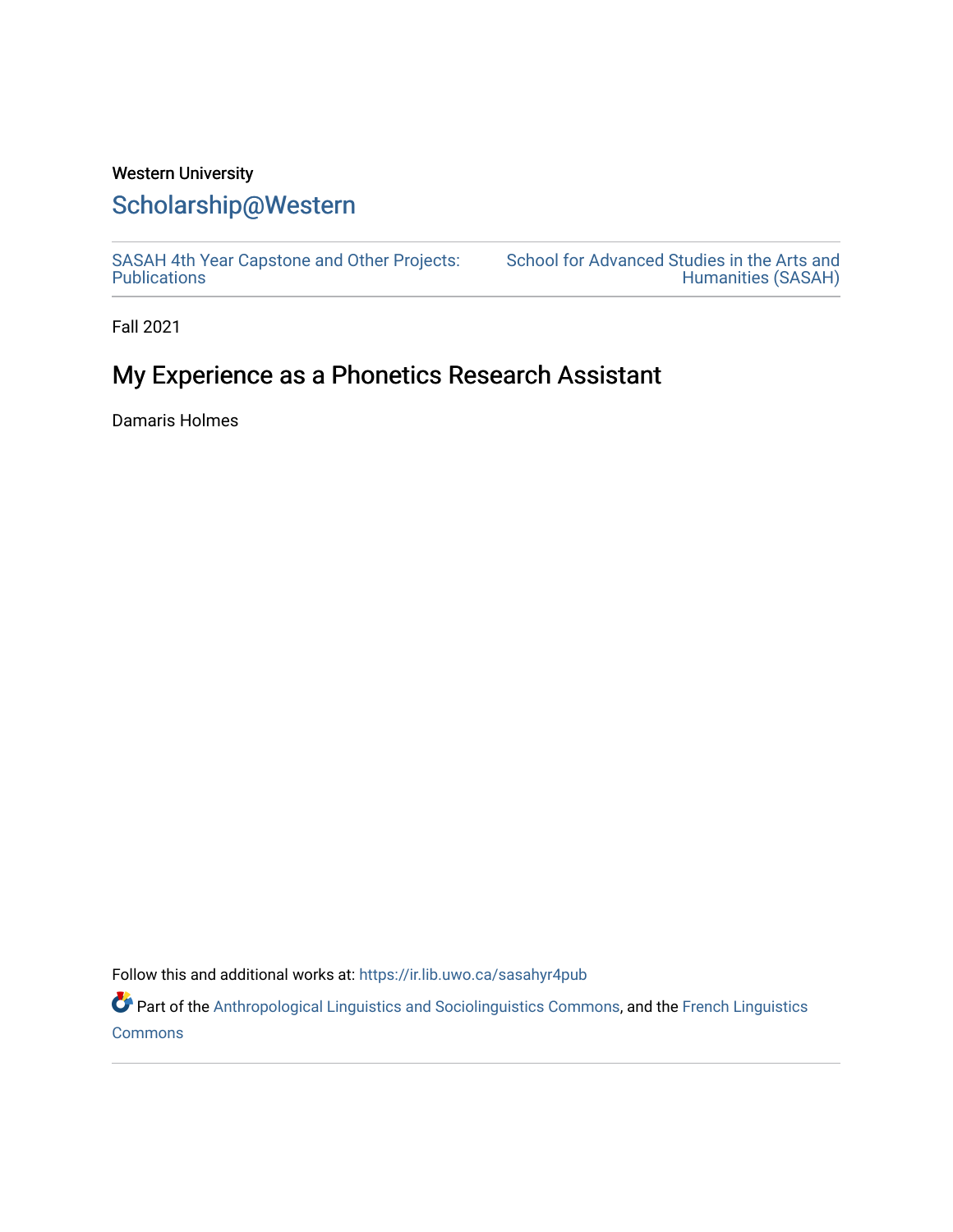Damaris Holmes Dr. Barbara Bruce ARTHUM 4490F August 22, 2021

#### My Experience as a Phonetics Research Assistant

As someone with a stable living situation, I have been extremely fortunate these past 18 months to have faced relatively insignificant life challenges. I always try to keep this perspective and having had the fortune to participate in a few exchanges, I generally consider myself someone who is able to roll with the punches quite well. Having started in June 2020, my internship as a Research Assistant for Dr. Jeff Tennant has unintentionally reflected the small yet impactful difficulties I have nonetheless faced and mostly surmounted this year. Reflecting upon my placement has allowed me to document my wins and losses and to thoroughly consider how these impact my next steps.

When my third-year exchange was abruptly cut short in March 2020, I began looking for a meaningful way to fill my summer. In an attempt to wield my newly acquired networking strategies from 3380Y, I reached out to someone in the linguistics department about potential volunteer opportunities. To my delight, I was put in contact with Dr. Jeff Tennant who offered me a contract as an RA for the summer. I was excited to contribute to a project where I could learn more about my field of study, and this position was the quintessential demonstration of "how is this knowledge applicable in the real (research) world". Jeff had taught my introductory phonetics course in second year and I knew he was a dedicated and passionate linguist and teacher. As someone who cares about the success of his students, I was concerned that my selection was a result of pity for me having had my exchange disrupted rather than for merit; I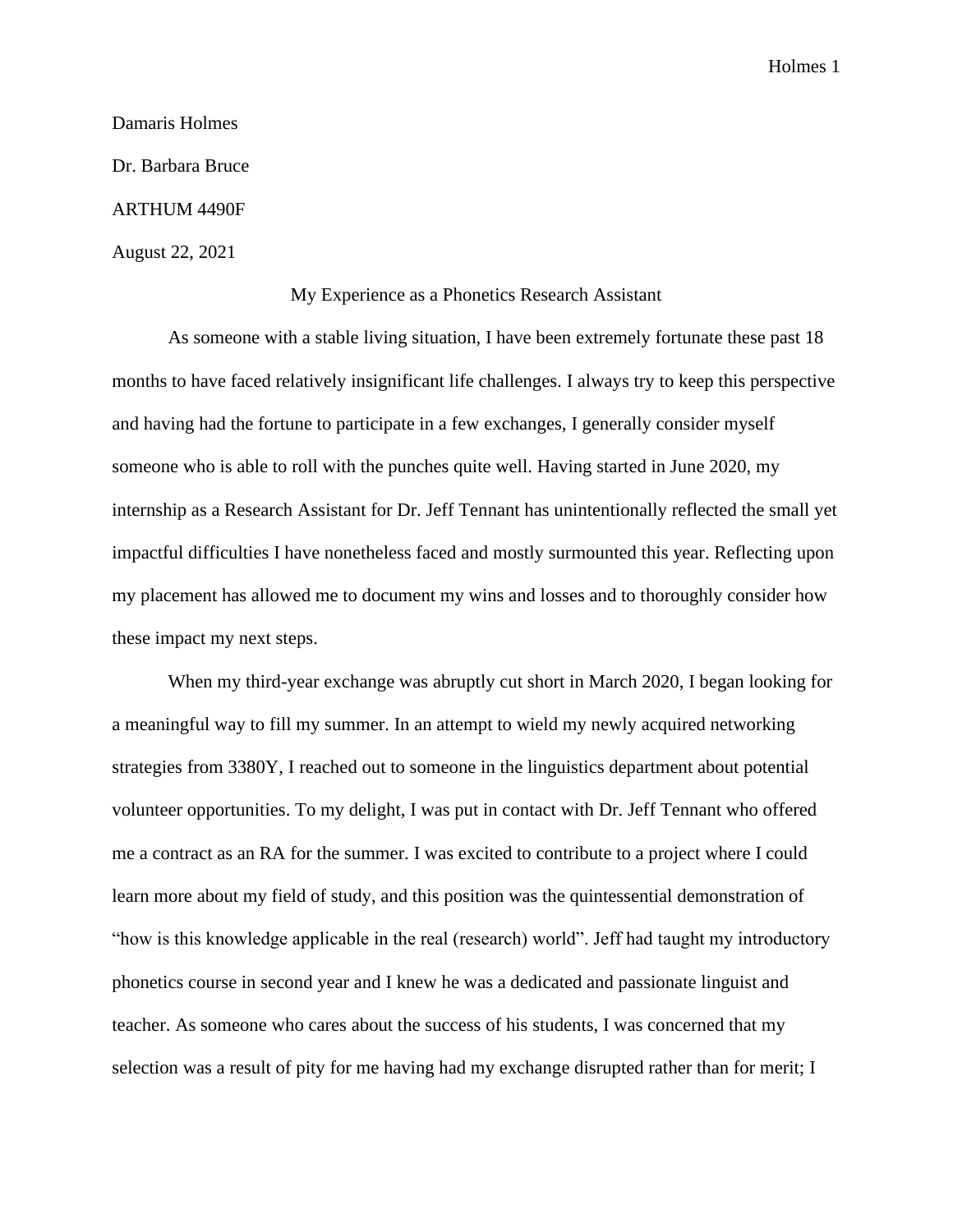had done well in Jeff's course, but it was far from my best mark. I felt that in order to prove the potential inconvenience worth it, I would have to perform as perfectly as possible. This feeling resulted in a few difficulties in the first few months, primarily a hesitation to ask extended questions or for clarification. While performing my tasks as directed, failing to fully understand the broad scope of the project resulted in an inability to plan ahead and creatively implement measures that would make the analysis easier down the road. Because of this uncertainty, I think our supervisory relationship began quite hesitantly. Jeff is not someone to push a student if they don't seem to want to be pushed, and my tentativeness came off as a lack of interest. This hesitancy was compounded by my insecurity. Because the only experience I'd had in phonetics was in this intro course, I doubted the value and validity of my contributions. As the only student on the project, I had no one with whom I could compare my experience. As I became more comfortable in my role and confident in my work, I began asking questions. Because I was able to articulate my knowledge gaps and interest, Jeff was able to provide me with the resources necessary for me to learn about the topic of rhythm analysis which has ultimately enabled me to think critically about my work and begin employing pre-emptive measures to facilitate later work. The more I worked, the more certain I became about what I did not know, and once I could articulate my difficulties and put them into clear questions, things started looking up.

I was hired to support an ongoing research project examining the rhythm and intonation of the speech of Ontario Francophones. The data and results collected in this study will be contributed to the Phonologie du Francais Contemporain (PFC) corpus which contains resources and information about the phonology of modern French across the world. My primary role is preparing sociolinguistic data for analysis. Sociolinguistic interviews had been conducted and recorded in the first couple years of this project. From the audio, the first step is to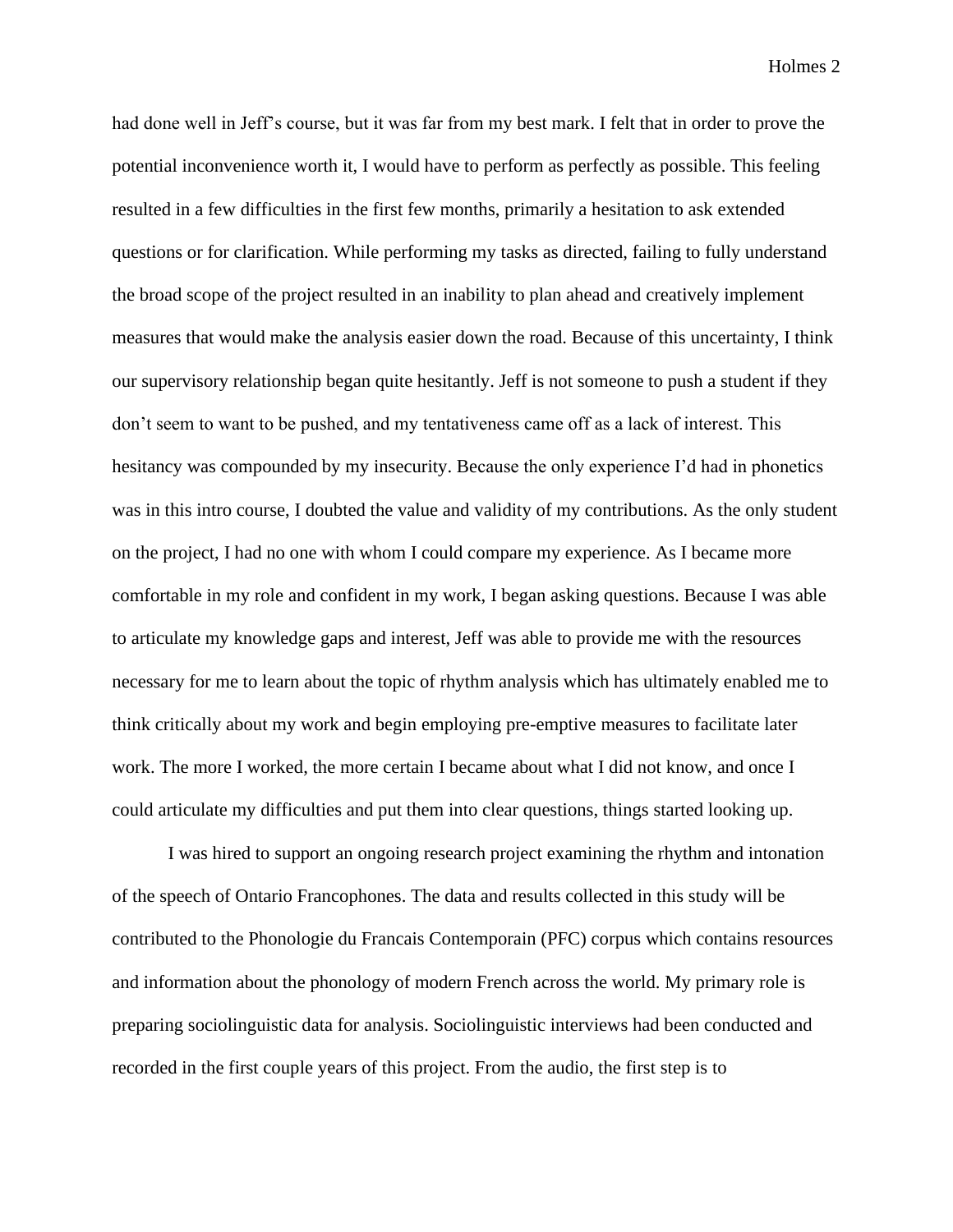orthographically transcribe the content of the interview. Jeff then inputs the audio and orthographic transcription into a software which attempts to phonetically transcribe the speech with a phonetic alphabet called SAMPA and to align each phoneme with the audio in a TextGrid. While the automatic aligner is helpful, it is far from perfect meaning everything needs to be double checked. My primary role is to take the output from the aligner and, using a software called Praat, manually check the alignment of each sound a speaker makes in 3-6 minutes of speech against the audio, spectrogram, and sound wave. For the first 12 months of my work, I was generally aligning files to move the project forward as a whole. In June, my work was focused on preparing for the CLA conference which included not only preparing data, but also revising a script and preparing a PowerPoint presentation for our session. Since July, my data preparation work has remained the same, however the work is contributing to a new project on the rhythm and intonation of the English of Haitian Torontonians. This work is being done in anticipation of the 2021 PAC (Phonologie de l'Anglais Contemporain) conference at the beginning of September.



**Project:** <https://www.projet-pfc.net/>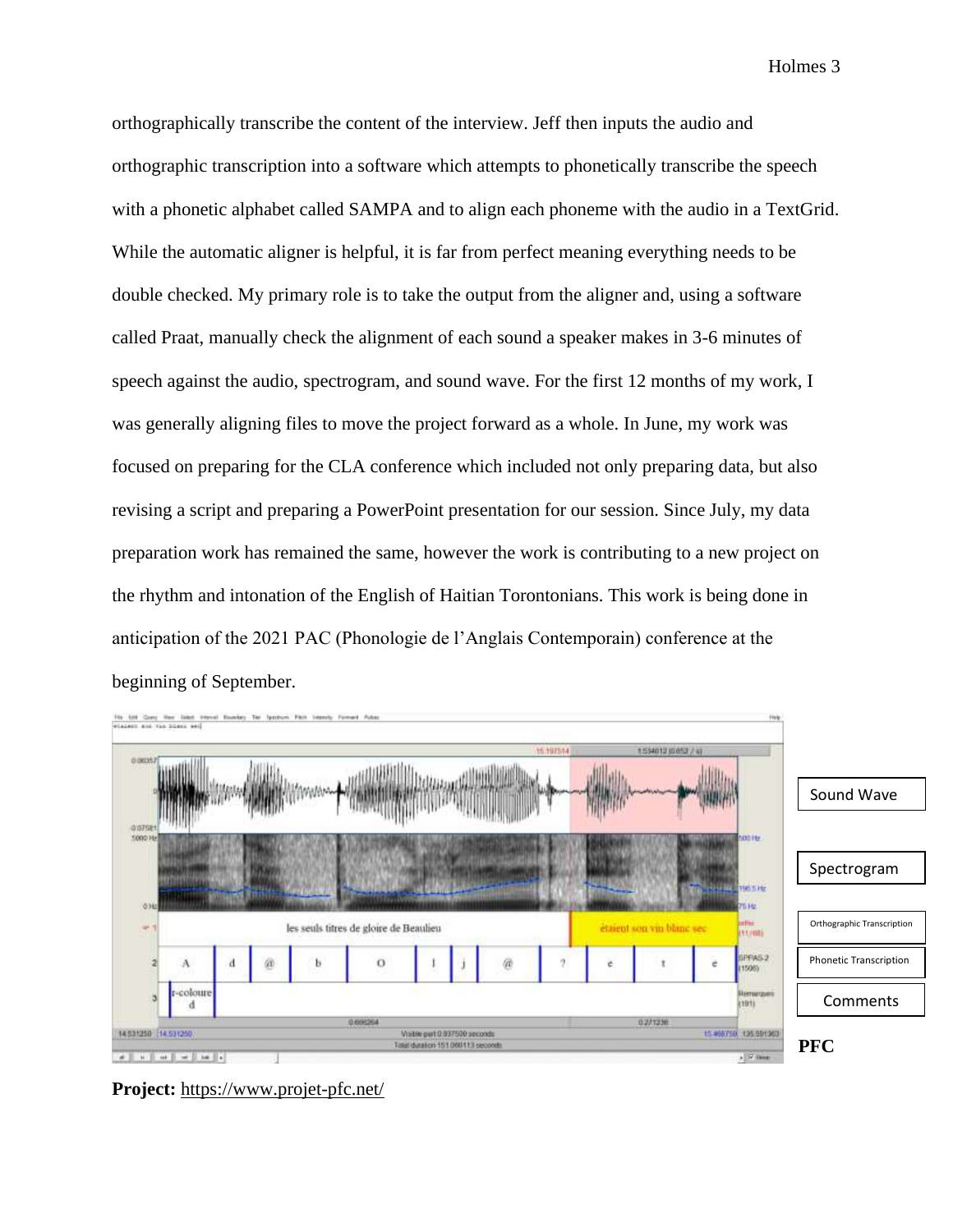Due to both the nature of this research project and how work has changed because of COVID, I did my work remotely and independently meeting with Jeff once a week over Zoom for updates and clarifications. The primary defining challenges of this role have been the remote independence and the communication barriers that follow. While I began my placement already employing skills learned from school which was beneficial, I also had to expand upon these skills in new ways based on both the nature of the work and the context in which we were working.

School indirectly teaches you many skills, from time management and organisation to communication, collaboration, and effective presentation. SASAH has been really helpful in directly addressing the value of these skills and in making you aware of them, helping you apply them more effectively. Many of these skills have been in play since the beginning of my work term with Jeff. I have kept thorough documentation of my hours, attempted to keep as regular of a schedule as possible, and when provided with readings or project updates, I have made sure to keep notes so that I can stay on top of my work and progress in my level of contributions. During the process of familiarisation, I was faced with two primary challenges. The first was learning to adapt to a professional research context. Having completed only course-based research projects, I was familiar with the process of research but not entirely prepared for the scale of a multi-year project. Aside from weekly meetings, my data preparation work is also largely independent; I am responsible for tracking my hours and determining and maintaining a reasonable pace throughout the week, all remotely. Working independently with such a large amount of data forced me to develop a system to both track my work and stay regimented. That said, working alone often made it difficult to understand my impact on the project which led me to be less enthusiastic about my work.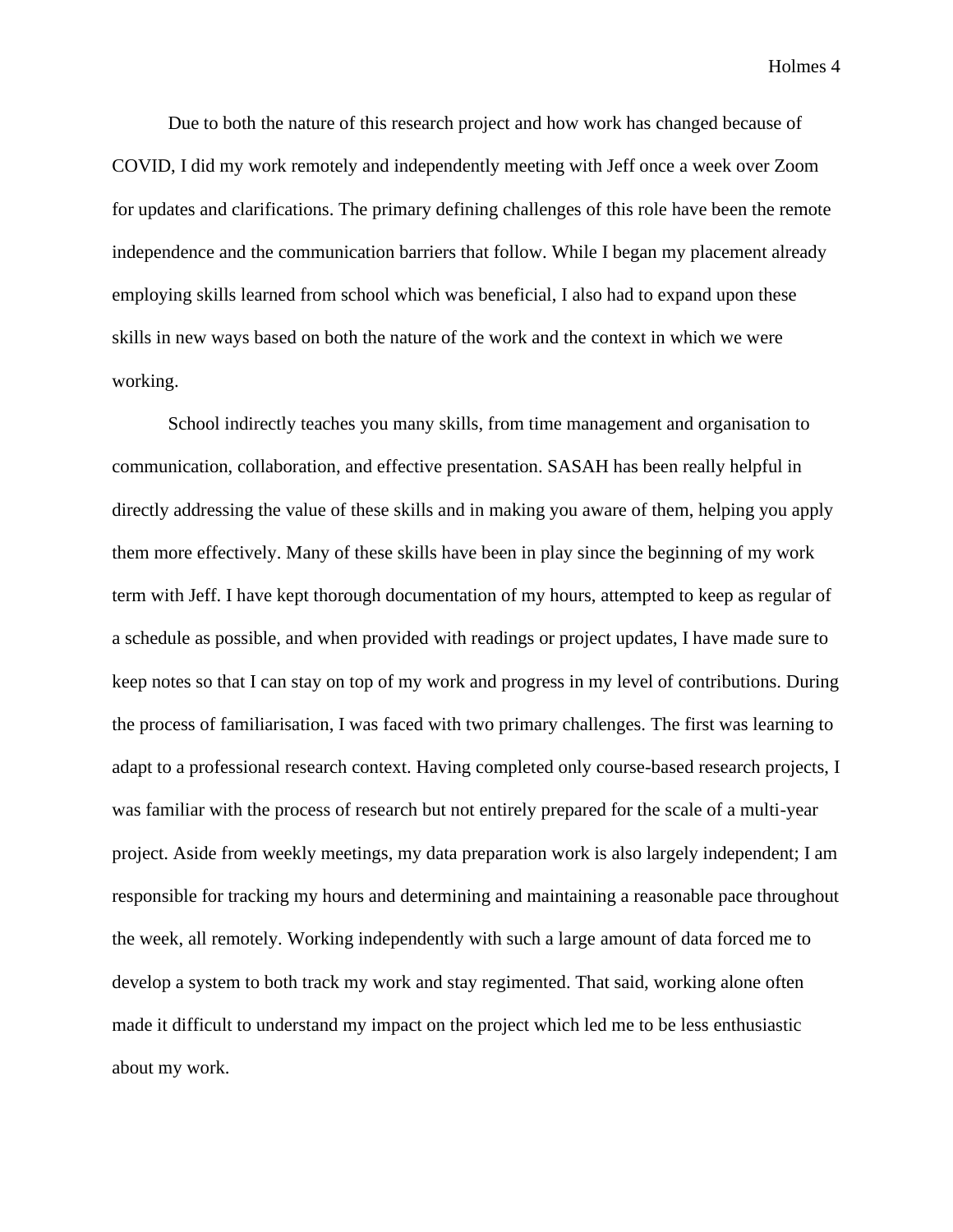Once I was passed the communication barrier caused by the imposter syndrome and I understood the goal of the project, I was able to better situate myself within the project despite the independence and to understand the value of my contribution. Coming into this role, I did not expect to be so impacted by the independent nature of the work as with previous tasks, the full lifecycle of the project was always visible to me. Modifying my organisational strategies for this context and allowing myself to ask questions has enabled me to fully engage in and make a notable impact on this project. While soft skills like time management have been particularly key working online, I am happy also that I have had the opportunity to work on some hard skills as well such as reading spectrograms, effectively using Praat, and discerning the critical information to be understood from a research paper in which the vast majority of information goes over my head. Going into this role with a solid foundation of soft skills eased my transition to applying them in new ways and helped me progress in my role.

In exposing me to so many new subjects, SASAH has trained me to become comfortable directly addressing my knowledge gaps. Once I had logged enough hours and refamiliarized myself with Praat enough to get past the imposter syndrome, I began asking questions. This is when the quality of my work and my relationship with my supervisor began improving. Once this communication line was open, Jeff could see the foundation of knowledge that I was bringing to the work and it became easier to capitalise on and expand upon it. My contract was extended, I was given readings and the incredible opportunity to discuss them one on one with a researcher in the field, and later in the year I would have the chance to co-present at an international conference. Soon after I had asked Jeff if he could provide me with some foundational readings on rhythm metrics, we were having an involved discussion about a classic study when he remarked how wonderful it was that I was truly interested in the topic, something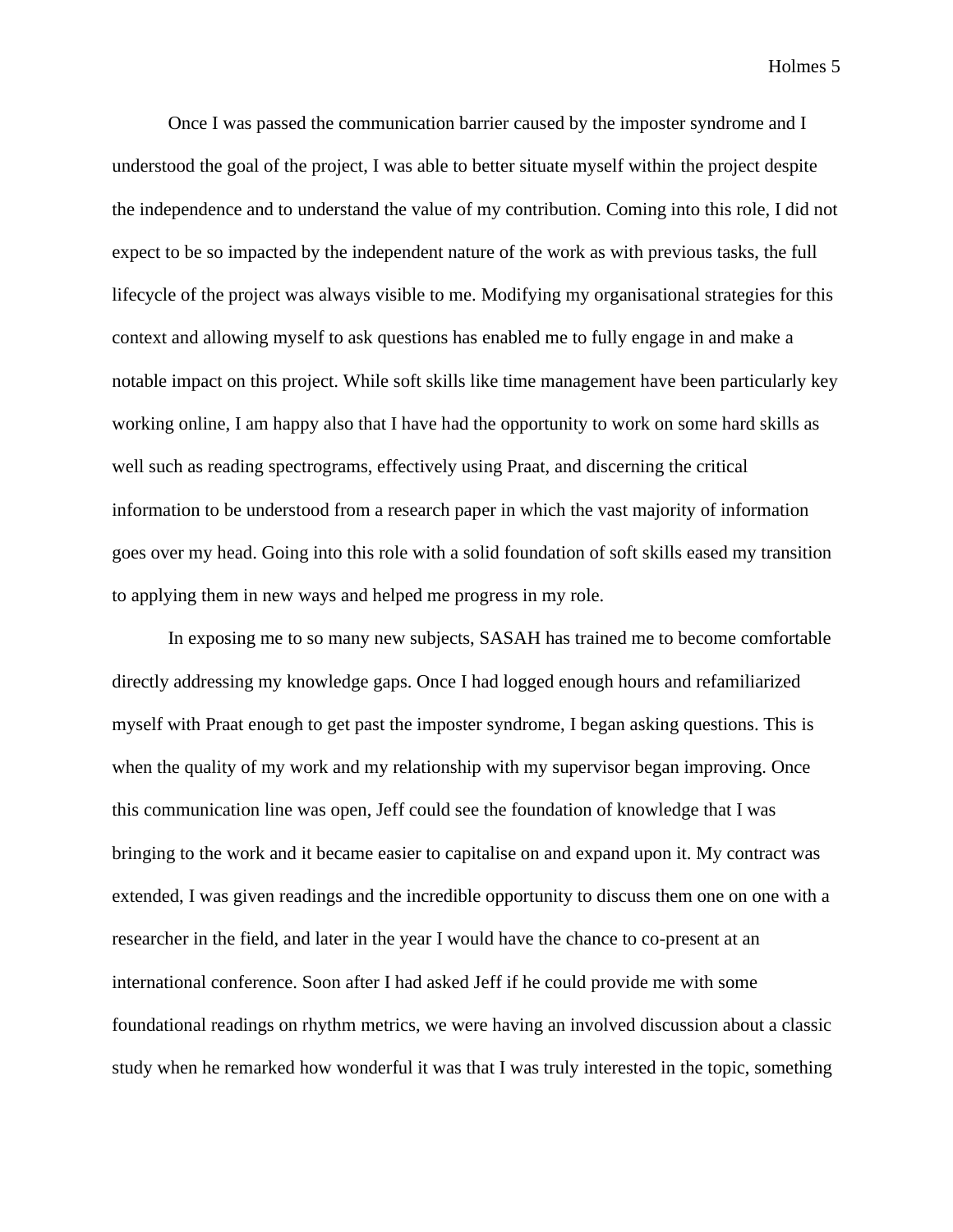that he hadn't come across before with his RAs. Around this time a few months into my work with Jeff, I became acutely aware of how poor communication can undermine so much of your work. Once the lines were open, my pre-existing skills and my potential were made evident, and the work became that much more engaging for us both. Another example of the impact of communication is an interaction we had in the weeks leading up to the CLA conference. Two weeks before our CLA presentation, there was a decision made to shift the analysis to the free speech data set. This data set, unlike the read passage set, had not yet had the alignment checked on it, meaning I would have 10 days to do work that would comfortably fit in a month. While my lingering imposter syndrome was encouraging me to get through the work without voicing my timing concerns to my supervisor, I knew it was important to communicate honestly about what I thought was feasible for me to accomplish in those two weeks. I immediately began work and at our next meeting explained my concerns about timing. Jeff was working on a few files himself and recognised the labour-intensive nature of the work left to be done. As such, we decided it would be prudent to have more frequent meetings leading up to the conference such that we could set small, feasible deadlines and ensure that our goals remained realistic. At these meetings, we were able to modify our schedule as needed and to articulate more specifically what was required for the analysis such that it was not necessary to manually check and apply the parameters to the entirety of each file. While concerned about the quantity of work leading to the CLA conference, being honest with my supervisor resulted in the ability to develop strategies with him in response to these concerns and to manage the concerns effectively.

Communication has been especially important with a supervisor like Jeff. Jeff is kind to the extent that unless you take the first step in indicating that you would like a challenge, he will not push you. The mentor relationship was static in the first couple months while I struggled with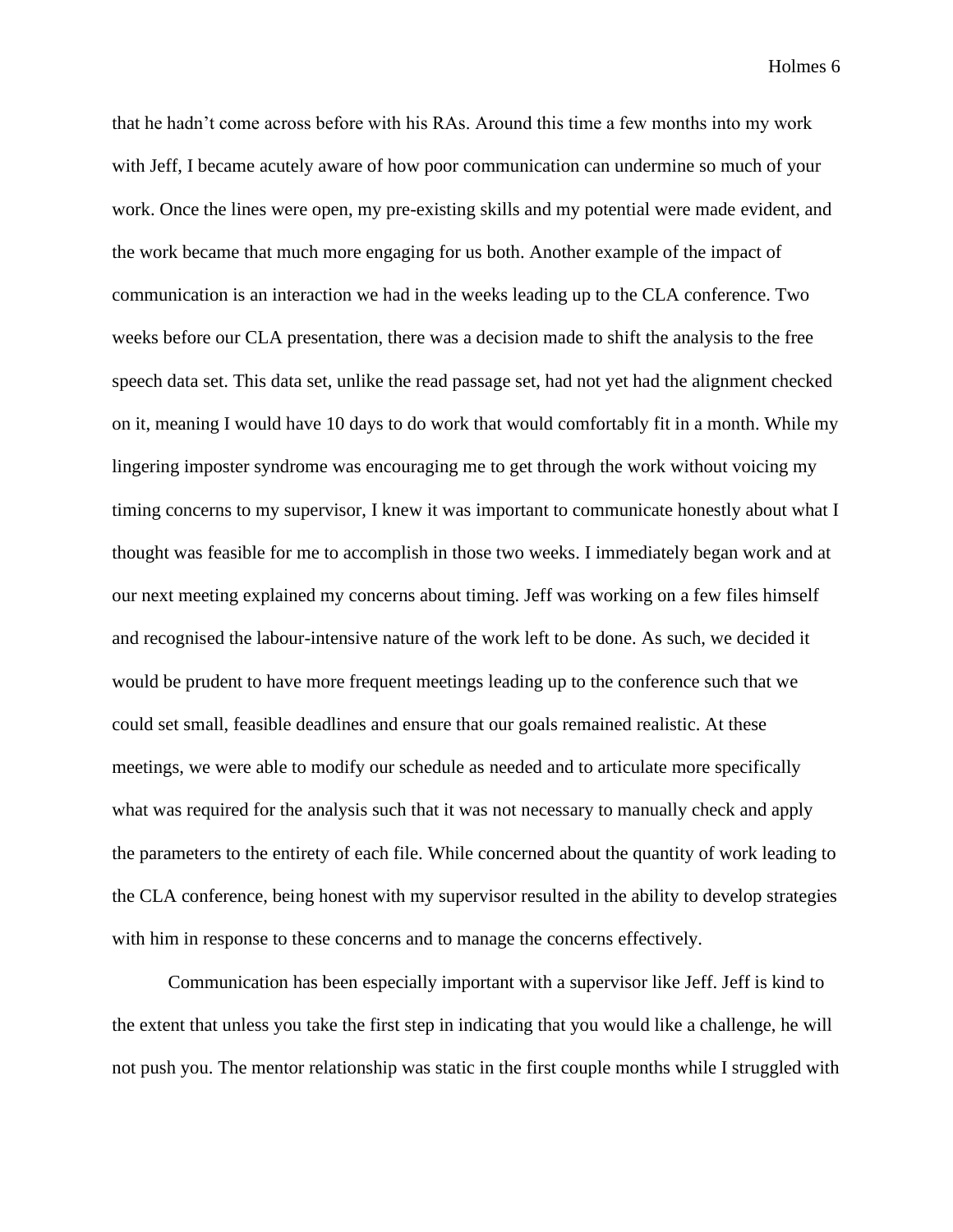imposter syndrome. The better the communication became, the more obviously open I was to being mentored, the better Jeff mentored. Once I realised that that responsibility was on me, I could and did act on it.

Developing my hard skills in a new domain has in turn proved useful in my school as well, especially with the capstone IRP. Skimming tens of articles per month and understanding how research is a patchwork of previous studies helped me understand the goal of a research project as the interpretation of data with respect to other research with the purpose of inciting new questions. With the IRP, this helped me be at peace with a project that did not present a "complete" result. Clear and confident communication with my supervisor was what ultimately allowed me to exercise and subsequently develop both the soft and hard skills with which I had come into this placement.

As with all challenges however, it's easier to be diligent in your problem solving over the short term rather than maintaining them over the long. Maintaining good communication while working remotely became difficult in new ways as the project extended past the summer. Research work operates on a much larger schedule than schoolwork. As a multiyear project and one of many projects Jeff is working on, hard deadlines are infrequent and there were some low periods during which mine and my supervisor's attention was elsewhere. As the online semesters brought with them unanticipated amounts of anxiety for me, it became easy to lose scope of the larger goal of the project, always focusing on completing smaller-scale school projects one after another. When I surfaced during a schoolwork lull, working on a seemingly endless quantity of data with no visible goal became increasingly less appetising. This lack of motivation was further amplified by the fact that the work required me to be at a computer when every long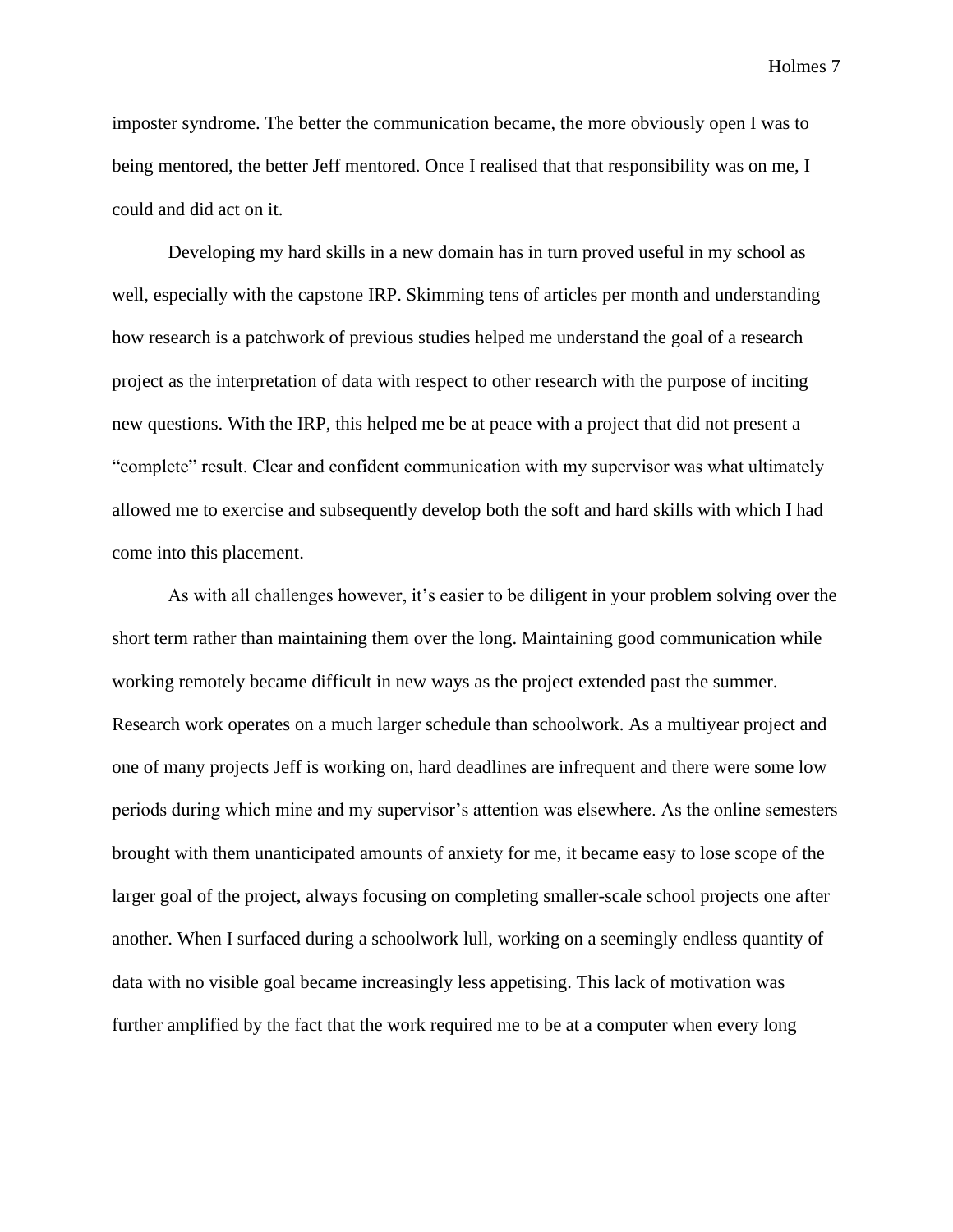school day was already spent in that position. Unlike with schoolwork, research work operates on a much longer timeframe over which I found managing my motivation difficult.

In January 2021, Jeff told me his plan to present at the annual Canadian Linguistics Association (CLA) conference in June. Not only did he want my help in completing the requisite research for this event, but he wanted me to work with him throughout. While the end of term was still extremely busy and stressful, the renewed sense of purpose and value helped me work through my last full term to get to the conference. In collaborating with Jeff through to the conference, from cramming last minute data preparation, to finalising the results slide of the PowerPoint hours before the presentation, to having the opportunity to present the first half of our talk, I was able to experience not only the exaggerated slow period of the research year, but also the intensity of the busy times. The effects of the improved communication skills I developed over the course of the year were manifest here as well. Not only has communication allowed us to implement strategies to efficiently overcome challenges, but it also afforded me the confidence to offer help in areas in which I am skilled. Seeing that Jeff would be working on the analysis until the last minute, I offered to make the PowerPoint to relieve him of some of the work for which he was very grateful. Applying both the necessary organisational skills which afford me flexibility and the confidence to communicate openly with my supervisor has aided in the fostering of a positive work relationship. This in turn has yielded several incredible opportunities such as co-presenting at this international conference and being invited to contribute to a new project. Ultimately, the effective application of the organisational skills learned over my four years at Western and the communication skills learned during this placement were what resulted in the successful presentation of our research at the CLA conference. Despite a low period, the continued demonstration of my engagement with and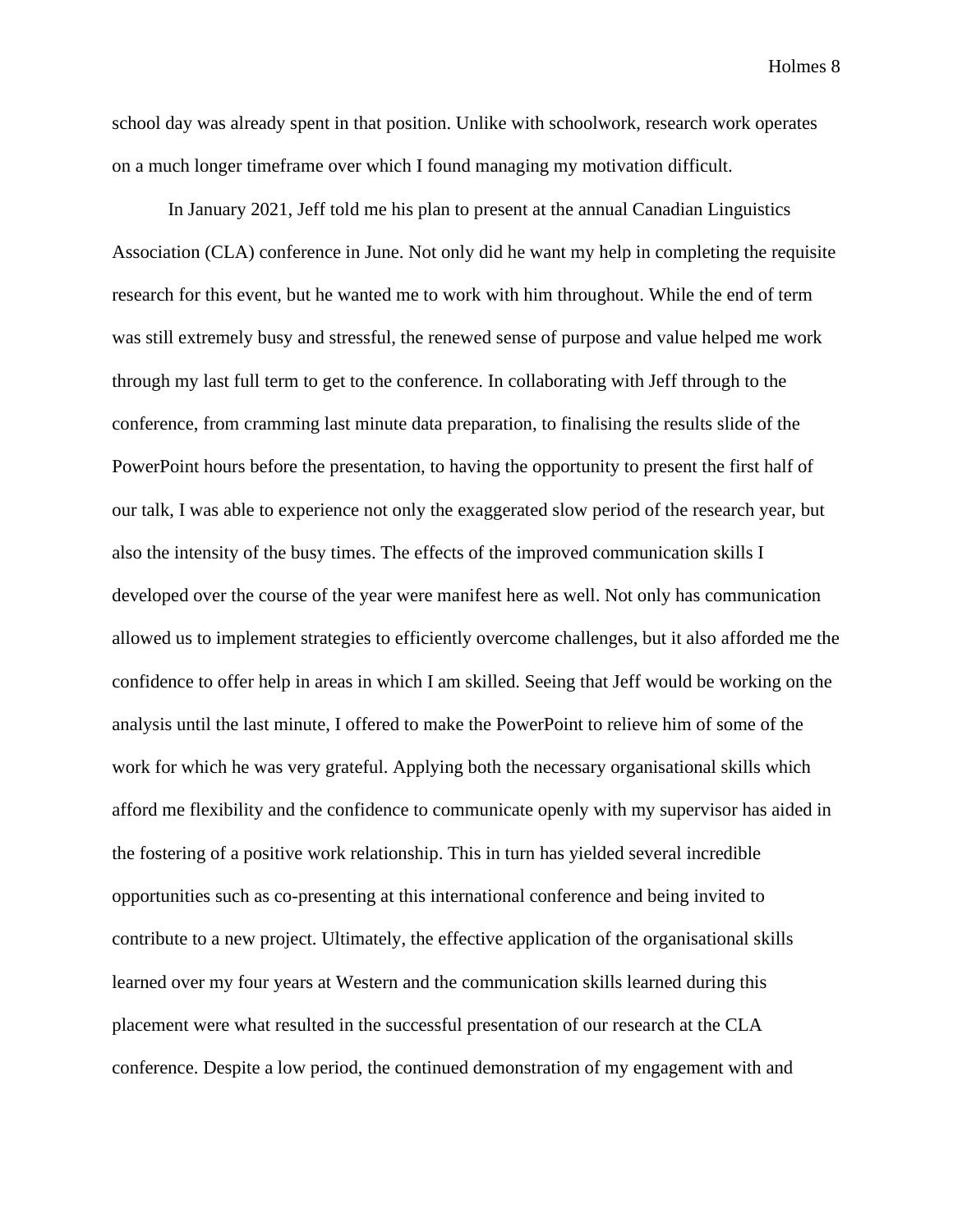interest in this work throughout the year afforded me the opportunity to participate in ways

above and beyond what I had originally expected from this job.

dernière sies à juan : 6 juin 2021 | latest spiete: Juan 6, 2021

Association canadienne de linguistique | Canadian Linguistic Association

Congrès de 2021 | 2021 Annual Meeting

Programme préliminaire | Preliminary program

#### Événements speciaux | Special Events

- · Séance spéciale sur la pédagogie (vendredi) | Special session on pedagogy (Friday)
- · Célébrez le 10e anniversaire du Musée canadien des langues! (samedi) | Celebrate the Canadian Language Museum's 10th Anniversary! (Saturday)
- · Orientations futures, Comité ad hoc de l'ACL sur les langues autochtones (dimanche) | CLA Indigenous Language Ad Hoc Committee, future directions (Sunday)
- . Table ronde : Qu'est-on que je peux faire avec un diplôme en linguistique? (hundi) | Round table: What can I do with a degree in linguistics? (Monday)

NB: Toutes les heures sont exprimées en GMT-0400 (HAE). | All times are shown in GMT-0400 (EDT).

dormitre mine à jour : 0 juin 2021 | Detert opdate : June 0, 2021

| $1.30 - 1.45$ |                                                                                                                                                                | Pause   Brenk                                                                                                         |
|---------------|----------------------------------------------------------------------------------------------------------------------------------------------------------------|-----------------------------------------------------------------------------------------------------------------------|
| 4:45 5:30     | Prix national d'excellence : Communication plénière (Lauréate 2020).                                                                                           |                                                                                                                       |
|               | National Achievement Award: Plemary talk (2020 Recipeint).                                                                                                     |                                                                                                                       |
|               | Johanne Paradis (Alberta)                                                                                                                                      |                                                                                                                       |
|               |                                                                                                                                                                | Risk and protective factors in the bilingual development of Syrian refugee children vecently arrived in Canada        |
| 5:30 5:45     | Pause Break                                                                                                                                                    |                                                                                                                       |
|               | Syntaxe   Syntax                                                                                                                                               | Changement et variation linguistique<br>Language variation and change                                                 |
|               | présidée par chaired by: Jila Ghomeshi                                                                                                                         | presidée par chaired by: Brittney O'Neil                                                                              |
| $5 - 6.15$    | Sahar Taghipour (Toronto)<br>Deriving two types of applications: The case of Persian paych                                                                     | Christiani Thompson & Sky Onosson (Saskatchewan,<br>Manitoba)                                                         |
|               | predicates                                                                                                                                                     | Phonetic change in the grammaticalization of Brazilian Portuguese<br>"Tipo"                                           |
| $0:15 - 6:45$ | Ariene Stevens, Yvonne Denny, Barbara Sylliboy & Dianue<br>Friesen (Ta'n L'nuev Eti-mawhikwatmumk, Eskasoni Band.)<br>Victoria)<br>Argument mapping in Mi'kwaw | Jeff Tennant & Damaris Holmes (Western)<br>Prosidic rhythm in Northmstern Ontario Francophones' Franch and<br>English |

Unfortunately, I had not yet become familiar enough managing the undulating business of the research sphere after a year. After the CLA conference, Jeff and I conferred as to the next steps of the project and upon conclusion that it would involve another very lengthy round of data preparation, I began to burn out. While preparing for the conference, Jeff had lowered the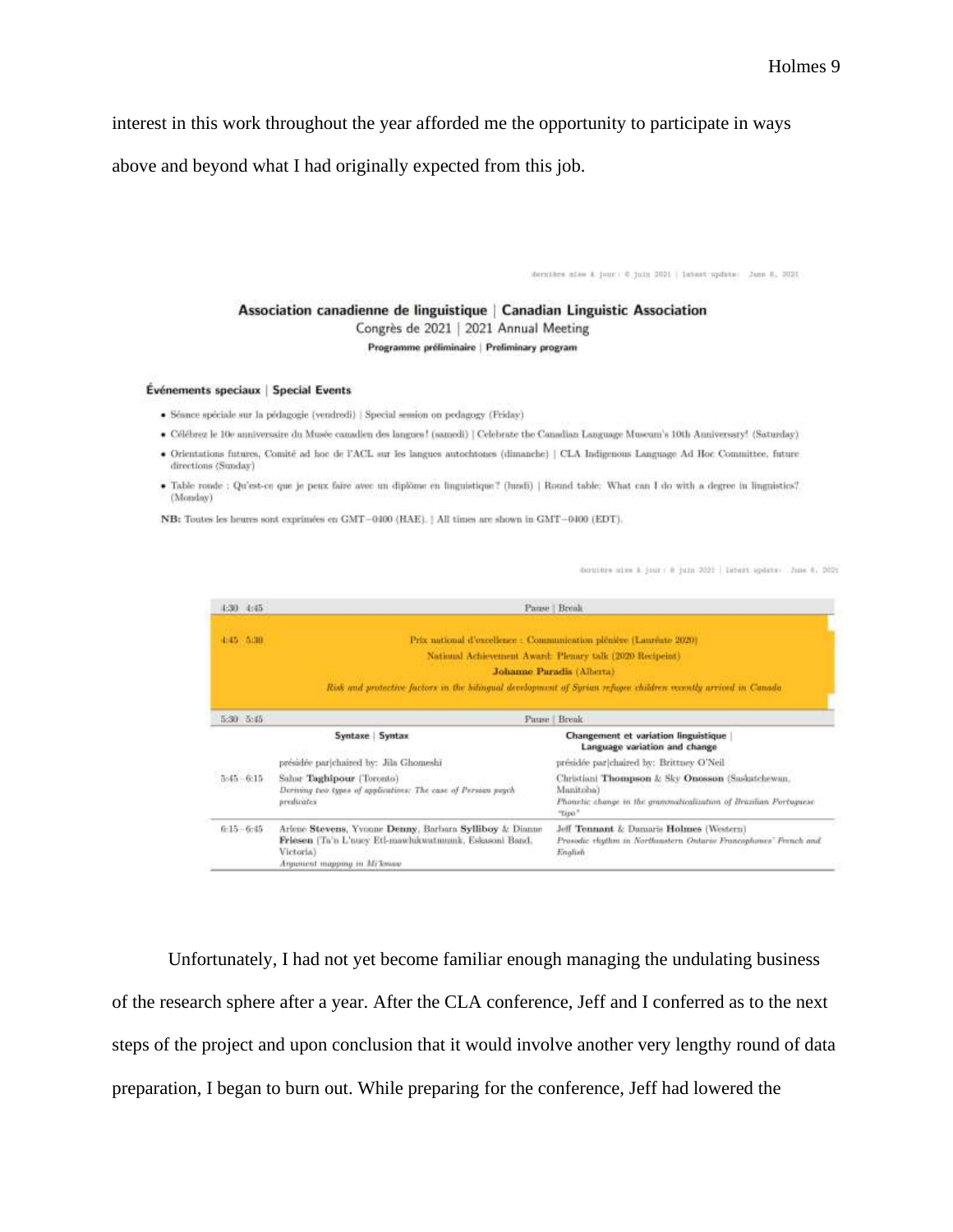priority on some other obligations to which he then needed to attend leaving me to forge ahead on my own. At that time, I was beginning two other part time jobs and a summer day school course. Once again, I found myself both without a concrete goal in sight for this project and exhausted and anxious from other spheres of my life. I'm not sure if Jeff sensed it, if he needed a change himself, or if it was dumb luck both times, but yet again when I was at an all-time motivational low, something new came up. A project Jeff had been working on with a French colleague on the rhythm and intonation of the speech of Haitian Torontonians was gaining some traction and had been accepted as a talk at a conference in Toulouse at the beginning of September. With the permission of his colleague and citing the great work I had done on the PFC corpus, Jeff invited me onto the project to do some similar data preparation. Though the work is much the same, having both a hard deadline to work towards and a renewed sense of validation has once again reinvigorated me.

### **PAC Conference:** <https://pac2021.sciencesconf.org/>

Application of rhythm metrics to Toronto Haitlan English Véronique Lacoste, Université Lyon 2<br>Jeff Tennant, Western University<br>Damaris Holmes, Western University

 $\label{eq:20} \begin{minipage}[t]{0.9\textwidth}\begin{tabular}{0.9\textwidth}\textbf{D} & \textbf{J} & \textbf{J} & \textbf{J} & \textbf{J} & \textbf{J} & \textbf{J} & \textbf{J} & \textbf{J} & \textbf{J} & \textbf{J} & \textbf{J} & \textbf{J} & \textbf{J} & \textbf{J} & \textbf{J} & \textbf{J} & \textbf{J} & \textbf{J} & \textbf{J} & \textbf{J} & \textbf{J} & \textbf{J} & \textbf{J} & \textbf{J} & \textbf{J} & \textbf$ 

References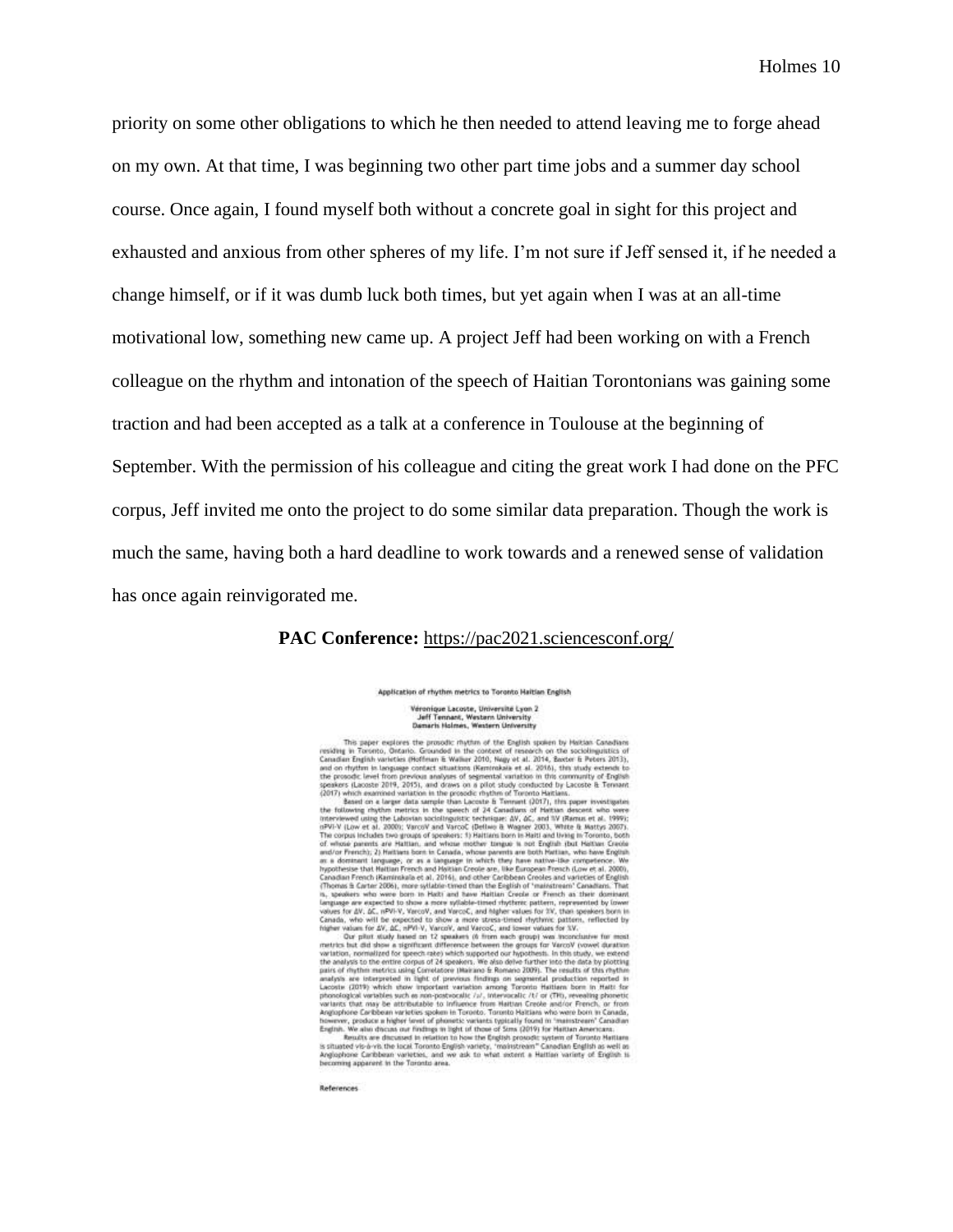While I pride myself in my growth over the past year of work, this is one area in which I am not satisfied with the degree of progress I have made. I have been an RA for Jeff for over a year now, I have been involved in so much of the process, I have demonstrated my interest and investment in the outcome, and I have worked hard to improve my communication with him. As such, this position which was initially designed for repetitive data preparation by short term student workers, has evolved. While both Jeff and I recognise this implicitly, I think it would have been beneficial for my own ease of communication to have had an explicit conversation to this end. I am uncertain as to how much this cycle of burnout was perpetuated by the normal chaos of the final year of university versus by the drastic lifestyle changes forced upon us by the pandemic, but in the future, it will be imperative for me to recognise this happening before it gets to such extreme lows. Reflecting upon this cycle of burnout has allowed me to recognise that sometimes in my excessive pride, I wrongfully equate the need for a change, even with such a repetitive task, to weakness. I have learned this year that it is important and normal to switch focus when you need to and that doing so can be an effective strategy for preventing burnout.

Participating in the internship program has also been of great value to me in ascertaining how I personally can draw value from a degree in the arts and humanities. Over the past couple years, I have recognised my frustration at how introductory and seemingly impractical much of what I have learned in my undergrad in linguistics has been. It seems as though if you want to fully understand even a basic linguistics article, graduate school is a must. My frustration only increased at a round-table event I attended on the final day of the CLA conference. The topic was what to do with a degree in linguistics if you don't want to go into research. The panelists all had interesting jobs, though not at all related to linguistics, and were very articulate in identifying the more transferable skills gained as a linguist. Near the end of the session a peer of mine raised her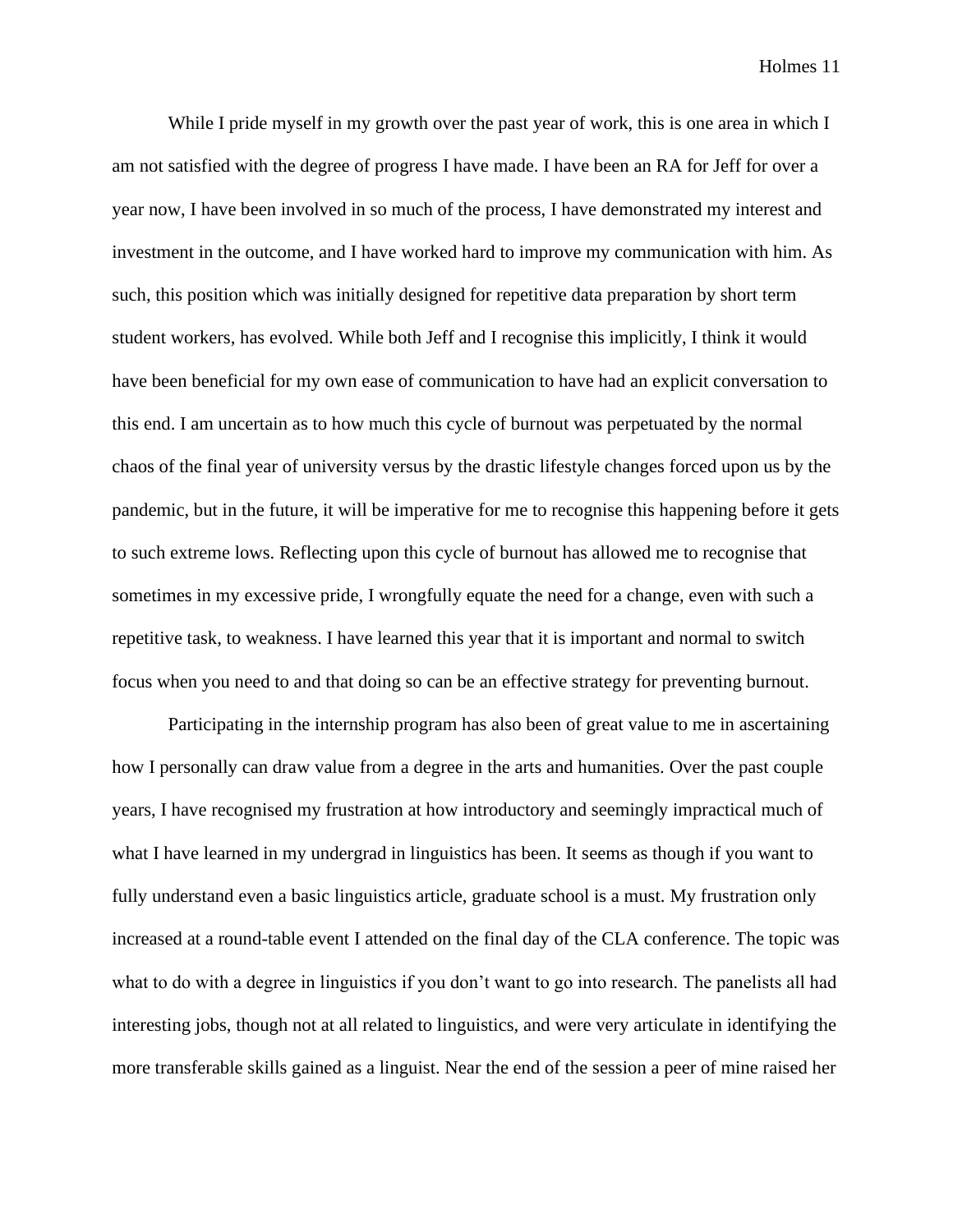hand to ask if there was anyone there who only had an undergrad who could speak to their experience. To our dismay, all of the panelists had some form of grad school with the vast majority toting a PhD. My experience working for Jeff has fortunately shifted my perspective on the matter for the better. The combination of working with Jeff and the career workshops in which we participated in fourth year gave me the tools and confidence to identify the transferrable skills I have from my undergrad. The internship in particular has provided me the opportunity to practice applying these skills in new ways which has made me more confident in my ability to do so in the future.

Time and again I have realised how important it is to be able to articulate both what you like and dislike in a job to best inform your future decisions. Participating in this conference allowed me to look at my work with Jeff in relation to other research in Canada and across the world and to identify the common goals of the research community. My experience has therefore also provided some clarity as to the type of work structure I may enjoy. With research, there are of course tangible goals such as publishing papers, but these are often proposals without an incontestable claim. In my limited experience with linguistics research, the process is always continual and the published works throughout this process are created with the intent to provide information about a bigger goal and to incite even more questions rather than to produce complete, polished answers; the emphasis is on understanding the process. The SASAH capstone IRP primed me for this realisation. With COVID and the ambitious scope of the original proposals, my project underwent frequent modifications and many IRPs took the form of proposals for future work. I have found that with this type of project, I am more able to appreciate the work I am doing and to prioritise quality and understanding rather than being stressed about completing it to an acceptable level to submit. This realisation has prompted me to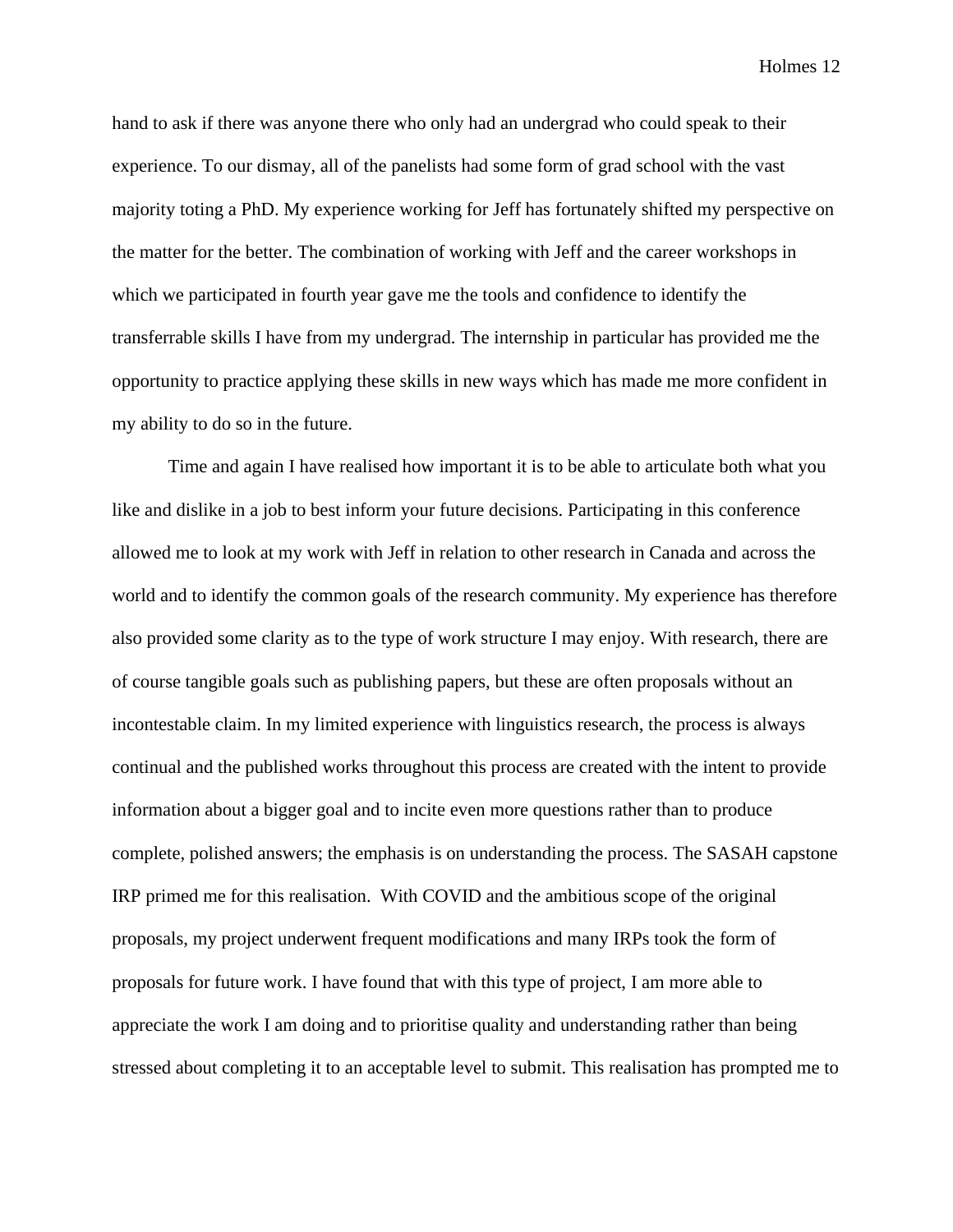reflect upon and allowed me to articulate what type of role I might best fit as a career. In contrast with research, many jobs are driven by immediate results. Though I would not fit a full-time research position, I appreciate the growth mindset and would like to work in a role which allows me to employ creative thinking to execute projects which build upon each other and work towards a common, long-term goal. While I appreciate the focus on learning and process that comes with the long-term work in research, I am drawn to a setting that would provide me with more regular and concrete subgoals. Working at an organisation with a central mandate around which smaller efforts are structured is a categorisation I will be prioritising in my job search.

This internship has been an incredibly valuable experience for me. In presenting an opportunity to apply and identify the guidance provided by SASAH in a real work setting, it has given me increased confidence in the value of my arts degree. Working with Jeff has also tangibly reinforced the importance of asking questions and keeping communication open. I am self-assured in my diverse foundational skills and having the opportunity to apply them effectively in a new context reassures me that I will be able to do so again in my first job. It has been an important lesson in having confidence in my own abilities and adaptability. Recognising the tangible effects that applying skills learned in this process and in school has had on my work has been extremely rewarding. I anticipate that, having reflected upon the experience, I will be able to navigate future inevitable imposter syndrome with greater ease as well. Not only this, but I have once again had the opportunity to challenge my resilience in the face of so many unprecedented internship plan changes. I am so grateful to my internship network, both Dr. Bruce and Jeff for their flexibility and kindness in helping me navigate these changes.

I have had the unique opportunity to watch my peers' EL presentations and subsequently their trajectory into grad school or exciting new jobs this summer all while I am still in my